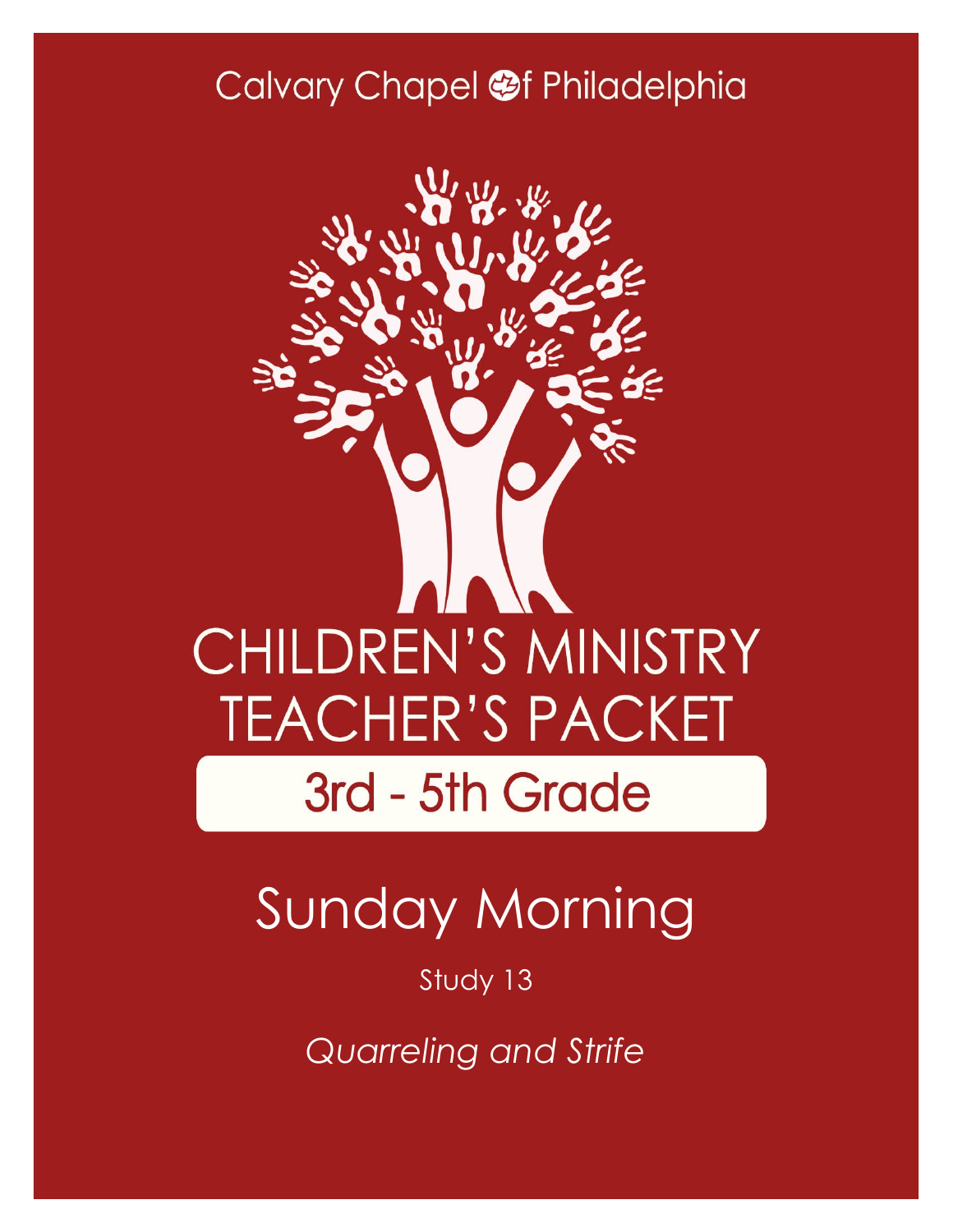### Quarreling and Strife

The Objective is the key concept for this week's lesson. It should be the main focus of the study

These are the key verses that you will find helpful in teaching your study this week. The "Main passage" is the basis of the study, where the other verse support the objective of the lesson.

There is a memory verse for the students that relates to every study. If a student can memorize the verse for the following week you may give them a prize from the "reward box" found on your cart.

An introductory activity or question that will settle the class, draw their attention to the study and prepare their hearts for God's Word.

**Objective To show the students how God feels about division and quarreling and to remind them that God is a God of reconciliation and restoration.**

**Key Verses** Proverbs 10:12 Proverbs 15:1 Proverbs 17:14 Proverbs 20:3 Proverbs 26:17, 20-21

Genesis 13:5-13 Psalm 133:1 Philippians 2:1-4 2 Timothy 2:23-24a

#### **Memory Verse** - 2 Timothy 2:23-24a

"But avoid foolish and ignorant disputes, knowing that they generate strife. And a servant of the Lord must not quarrel."

#### **Hook**

Review last week's memory verse, Proverbs 11:3.

Ask the class to raise their hand if anyone has ever gotten into an argument that turned into a big fight. Ask what happened and how it ended. Then ask why people argue in the first place. Finally, ask the students what they think God thought about their argument. Was God happy that two people got into a fight? What would God have liked to see happen instead?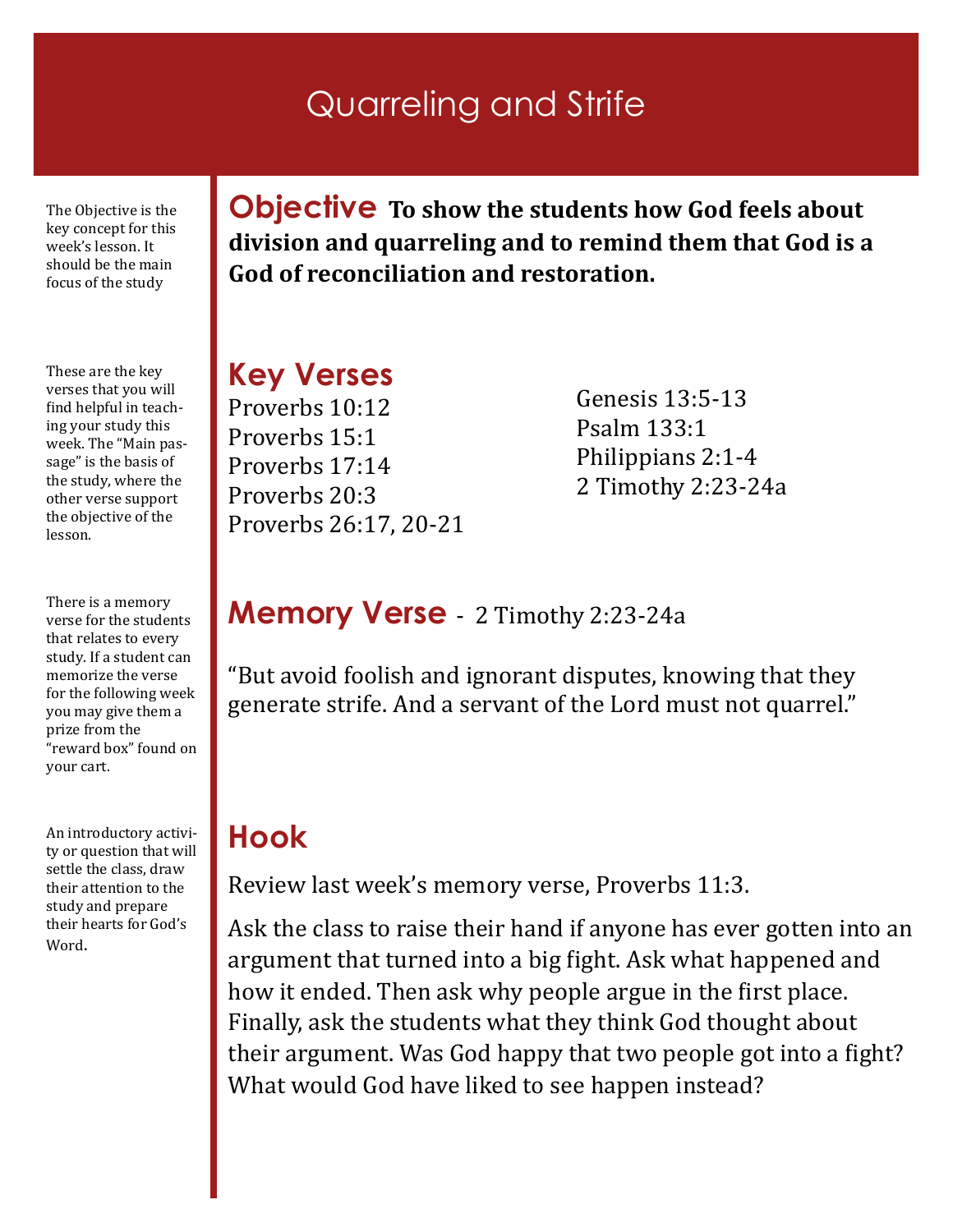What does the Bible say? This is where we will read a passage or series of passages that teach on the subject of the day.

# BOOK

This week we are studying what Proverbs teaches us about quarreling and strife. Remember, Proverbs repeatedly shows us two kinds of people: the foolish and the wise. First and foremost, we see that it is more honorable in God's eyes to try to diffuse an argument before it gets out of control (20:3, 17:14). Some of the ways this can be done is by speaking softly to an angry person (15:1), refusing to be a gossip (26:20), and by loving our neighbor (10:12). What if we do those things, but someone still wants to fight with us? At that point, Proverbs tells us that the scoffer just needs to be removed in order for peace to be restored (22:10). If you can't remove them, remove yourself! What might that look like for you? (Not inviting a certain friend to your house, not hanging out with people who get into fights all the time, etc.)

The fool, on the other hand, does the opposite. Just like gossip, quarrels and strife need fuel to keep them going. Rather than trying to diffuse arguments, the fool loves to start arguments and keep them going by spreading gossip (26:20-21), being dishonest (16:28), or just by being angry all the time (29:22). Fools are even on the lookout to get involved in other people's quarrels, not to stop them, but to join in! Proverbs says getting involved in someone else's argument is a sure way to get yourself into trouble, like grabbing a dog by the ears (26:17).

It can be tempting to quarrel and fight, but it's important to understand how God sees strife. God's desire for us is that we would not quarrel or cause strife (2 Timothy 2:3-4a), but pursue peace by loving one another, not doing things from a selfish standpoint or looking down on those around us, but instead treating others better than ourselves, and looking out for the interests of others (Philippians 2:4). In doing so, we reflect the heart of Jesus and bring God glory. To compliment our study, we will look at what we can learn from the example of how Abraham, in wisdom, put an end to strife with his nephew Lot (Genesis 13:5-13).

The interpretation/ exegesis of the passage. What does this passage mean? How does this passage apply to my life?

## LOOK

There is a part of our sinful nature that simply loves to be proven right. We have a deep desire to show that we are smarter or better than other people. One of the ways that we do that is by trying to win arguments. Scripture tells us to be very careful about not allowing ourselves to lose control when we are debating an issue and not to allow that debate to turn into a quarrel. A quarrel is a fight between two or more people or groups. It could be a fight that uses words to attack or hurt the other person, or it could grow, building to the point where people are harming each other physically, or worse. The longer we allow ourselves to argue, fight, and quarrel, the more likely we are to lose control of our emotions and sin in something that we think, say, or do.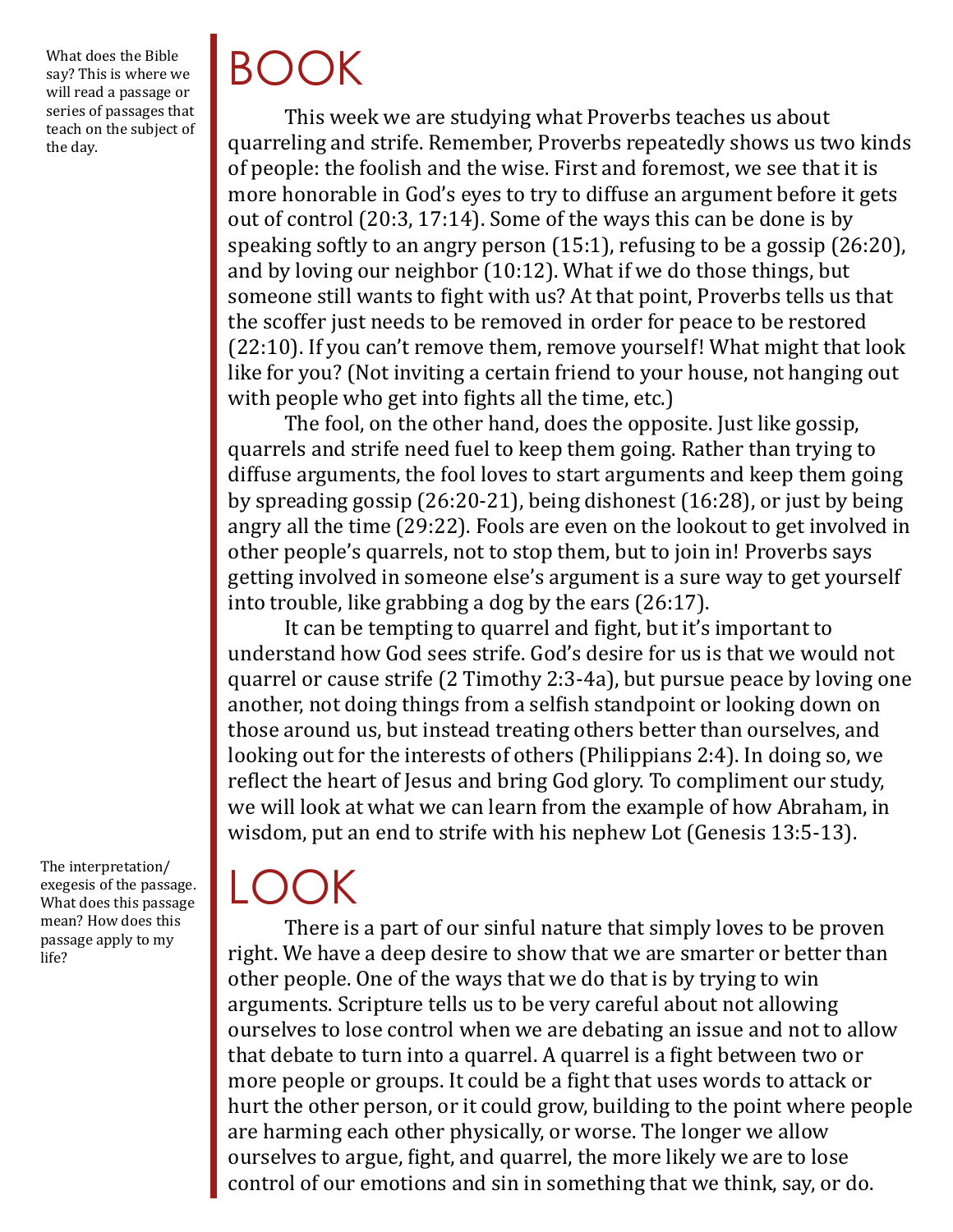### LOOK (Continued)

The Bible tells us that we should try our very best to end disputes quickly. Instead of allowing them to continue to build to the point where everyone is yelling and screaming, or worse, saying nasty things to each other, we should try to peacefully resolve our issues. Consider Abraham's example in how he reacted to Lot. We are told that there was strife between their herdsman because there wasn't enough land to care for all their flocks. Abraham took the first step by going to Lot about the issue, and he gave Lot the choice of where he wanted to go instead of just telling him where to go as his elder. He wanted to put an end to the division as quickly as possible and didn't care about winning an argument. Instead, he desired a good relationship with his nephew and sought to honor God in how he resolved the conflict.

Restoring peace and relationships in a way that honors God is so much more important than winning an argument or proving that you are right. God wants us to live together in unity and togetherness. He tells us that it is good when brothers live in harmony. This is a picture of the Garden before the fall, where Adam and Eve walked together with God. This is what heaven will be like! People will live together in perfect harmony with one another and with God, without violence or arguing, without anger or pain.

The goal of arguing is usually to try to make ourselves look better than the other person, but this is the exact opposite of what God wants us to do. Not only does He *tell* us that we should seek to honor and serve others above ourselves, but that is what He *did*. We follow Jesus' example when we take the humble place, thinking about the needs of others first. We are supposed to love our neighbor as our self, and not tear them down with our words or with our argumentative attitudes. This is the way of wisdom.

## TOOK

As a class, memorize 2 Timothy 2:23-24a.

Spend some time in class talking about ways that we can prevent fights and arguments. Talk to the kids about whether or not it is more important to be loving or to be proven right.

**Pray:** Ask the Lord to give us wisdom to resolve quarrels and put an end to strife. Praise Him for humbling Himself and being a Servant to us, and ask Him to give you a heart like His.

**Parent Question:** What does the Bible say about arguing? Why is it dangerous?

What is my response to this passage of Scripture? How should my life change according to what this passage teaches me? What are the practical things I can do throughout the week to make this true in my life?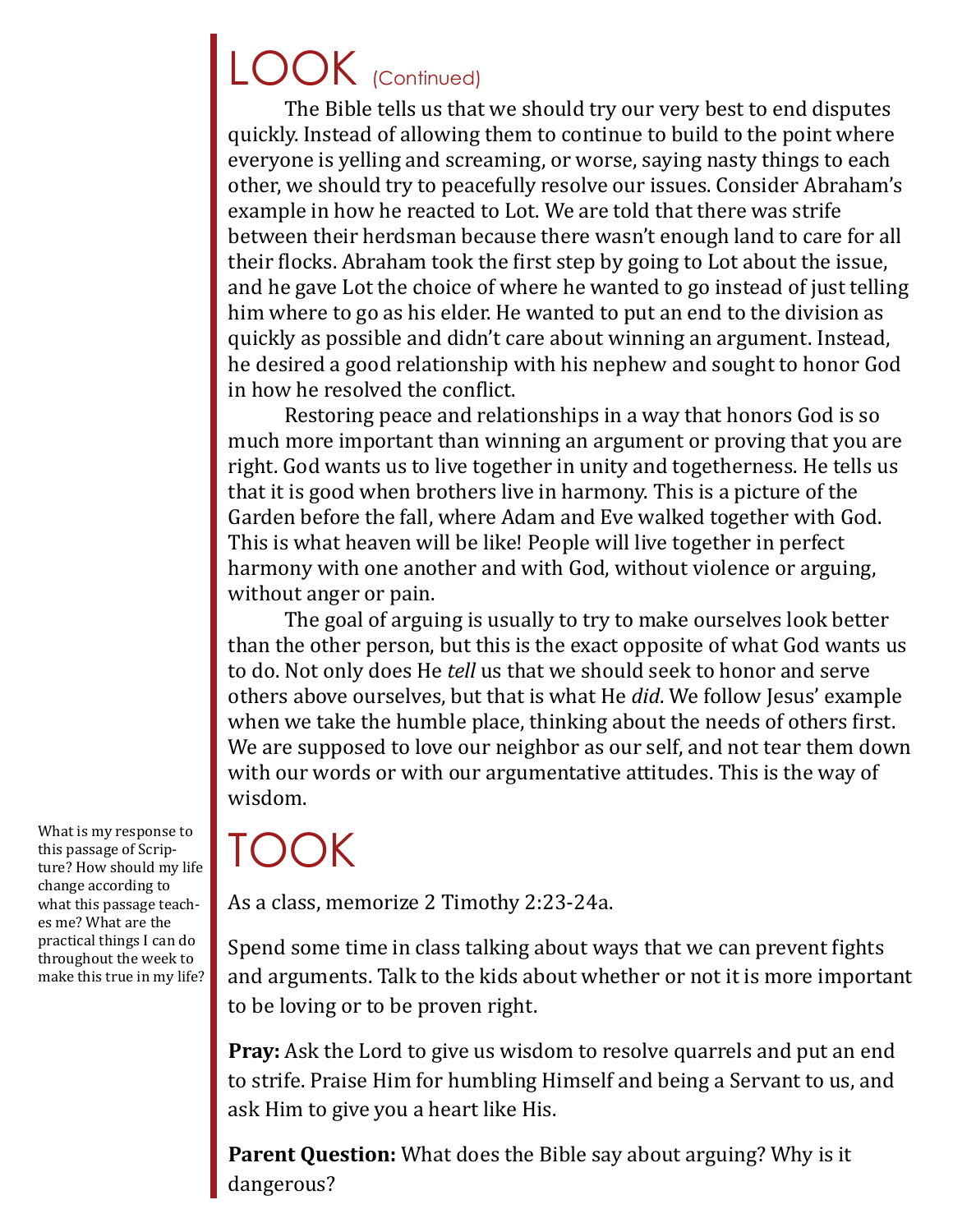## FURTHER STUDY IN PROVERBS

**Below is a list of verses from Proverbs for further study on the topic of quarrels and strife. Use as desired to compliment your teaching.**

**Proverbs 10:12—Hatred stirs up strife, But love covers all sins.**

**Proverbs 13:10—By pride comes nothing but strife, But with the well-advised is wisdom.**

**Proverbs 15:18—A wrathful man stirs up strife, But he who is slow to anger allays contention.**

**Proverbs 16:28—A perverse man sows strife, And a whisperer separates the best of friends.**

**Proverbs 17:1, 14, 19—1 Better is a dry morsel with quietness, Than a house full of feasting with strife. ... 14 The beginning of strife is like releasing water; Therefore stop contention before a quarrel starts. ... 19 He who loves transgression loves strife, And he who exalts his gate seeks destruction.**

**Proverbs 22:10—Cast out the scoffer, and contention will leave; Yes, strife and reproach will cease.**

**Proverbs 26:20-21—Where there is no wood, the fire goes out; And where there is no talebearer, strife ceases. 21 As charcoal is to burning coals, and wood to fire, So is a contentious man to kindle strife.**

**Proverbs 28:25—He who is of a proud heart stirs up strife, But he who trusts in the LORD will be prospered.**

**Proverbs 29:22—An angry man stirs up strife, And a furious man abounds in transgression.**

**Proverbs 30:33—For as the churning of milk produces butter, And wringing the nose produces blood, So the forcing of wrath produces strife.**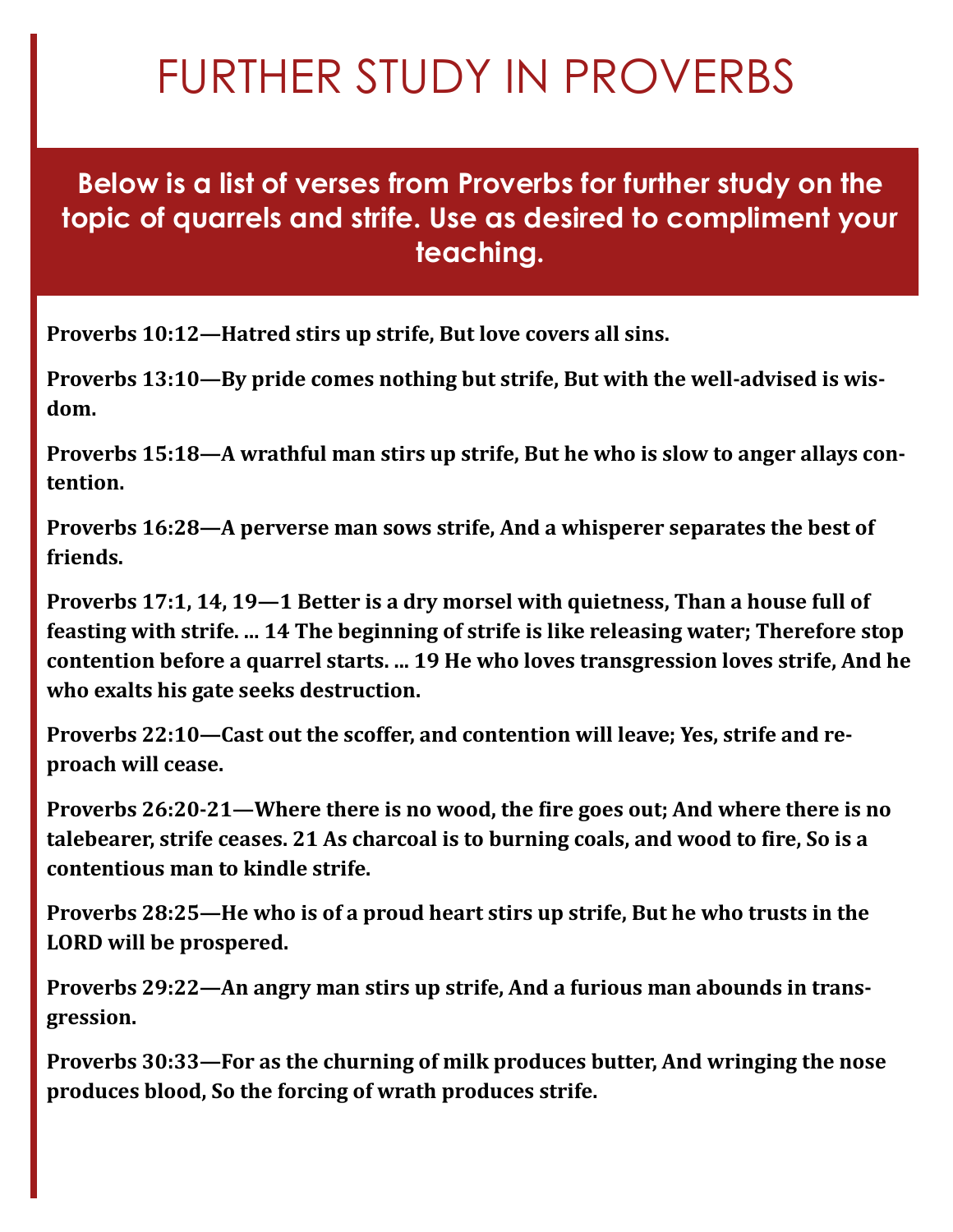## FURTHER STUDY

#### **Commentary on select Proverbs by David Guzik**

#### **[Proverbs 10:12](https://www.blueletterbible.org/kjv/proverbs/10/12/s_638012)**

**Hatred stirs up strife, But love covers all sins.**

a. **Hatred stirs up strife**: The constant stirring up of **strife** and controversy is evidence of **hatred**.

i. **Stirs up strife**: "Upon every slight occasion, by filling men with suspicions and surmises, whereby they imagine faults where there are none, and aggravate every small offence." (Poole)

b. **Love covers all sins**: Peter quoted this in [1 Peter 4:8.](https://www.blueletterbible.org/kjv/1peter/4/8/s_1155008) We could say this is true in two senses, in that love covers the sins of others, and that love covers the sins of the one who loves. **Hatred** brings trouble, but **love** brings healing.

i. There certainly is a place for the confrontation and exposure of sin. "This stress on reconciliation is bal-anced by other passages warning us against hushing up our own sins ([Proverbs 28:13\)](https://www.blueletterbible.org/kjv/proverbs/28/13/s_656013) or shirking the giving of a rebuke (e.g. [Proverbs 27:5,](https://www.blueletterbible.org/kjv/proverbs/27/5/s_655005) [6\).](https://www.blueletterbible.org/kjv/proverbs/27/6/s_655006)" (Kidner)

ii. "In this collection 'conceal' is not used in the bad sense of maliciously hiding something (unlike *Proverbs* [10:6,](https://www.blueletterbible.org/kjv/proverbs/10/6/s_638006) [11\)](https://www.blueletterbible.org/kjv/proverbs/10/11/s_638011) but in a good sense of forgiving or not finding fault ([Proverbs 11:13;](https://www.blueletterbible.org/kjv/proverbs/11/13/s_639013) [12:16,](https://www.blueletterbible.org/kjv/proverbs/12/16/s_640016) [23;](https://www.blueletterbible.org/kjv/proverbs/12/23/s_640023) [17:9;](https://www.blueletterbible.org/kjv/proverbs/17/9/s_645009) [28:13;](https://www.blueletterbible.org/kjv/proverbs/28/13/s_656013) note especially [Proverbs 10:12\).](https://www.blueletterbible.org/kjv/proverbs/10/12/s_638012)" (Garrett)

iii. **Covers all sins**: "On the contrary, love conciliates; removes aggravations; puts the best construction on every thing; and pours *water*, not *oil*, upon the *flame*." (Clarke)

iv. "**Love covers**, overlooks, speedily forgives, and forgets. Full of candor and inventiveness, it puts the best construction on doubtful matters and does not expose the faults of a brother. Oh, let us put on the Lord Jesus in his spirit of forbearing, sacrificial love, and let us forgive as we have been forgiven by Christ." (Bridges)

#### **[Proverbs 15:1](https://www.blueletterbible.org/kjv/proverbs/15/1/s_643001)**

#### **A soft answer turns away wrath, But a harsh word stirs up anger.**

a. **A soft answer turns away wrath**: When people come to us in **wrath**, we are often tempted to be harsh in response. Wisdom shows us the value of a **soft answer**, one without sharp edges or points. That kind of answer can actually turn **away wrath**.

i. "Soft speech is like oil on bruised skin to soften and heal it (cf. <u>[Judges 8:1](https://www.blueletterbible.org/kjv/judges/8/1-3/s_219001)-3</u>); painful speech has the effect of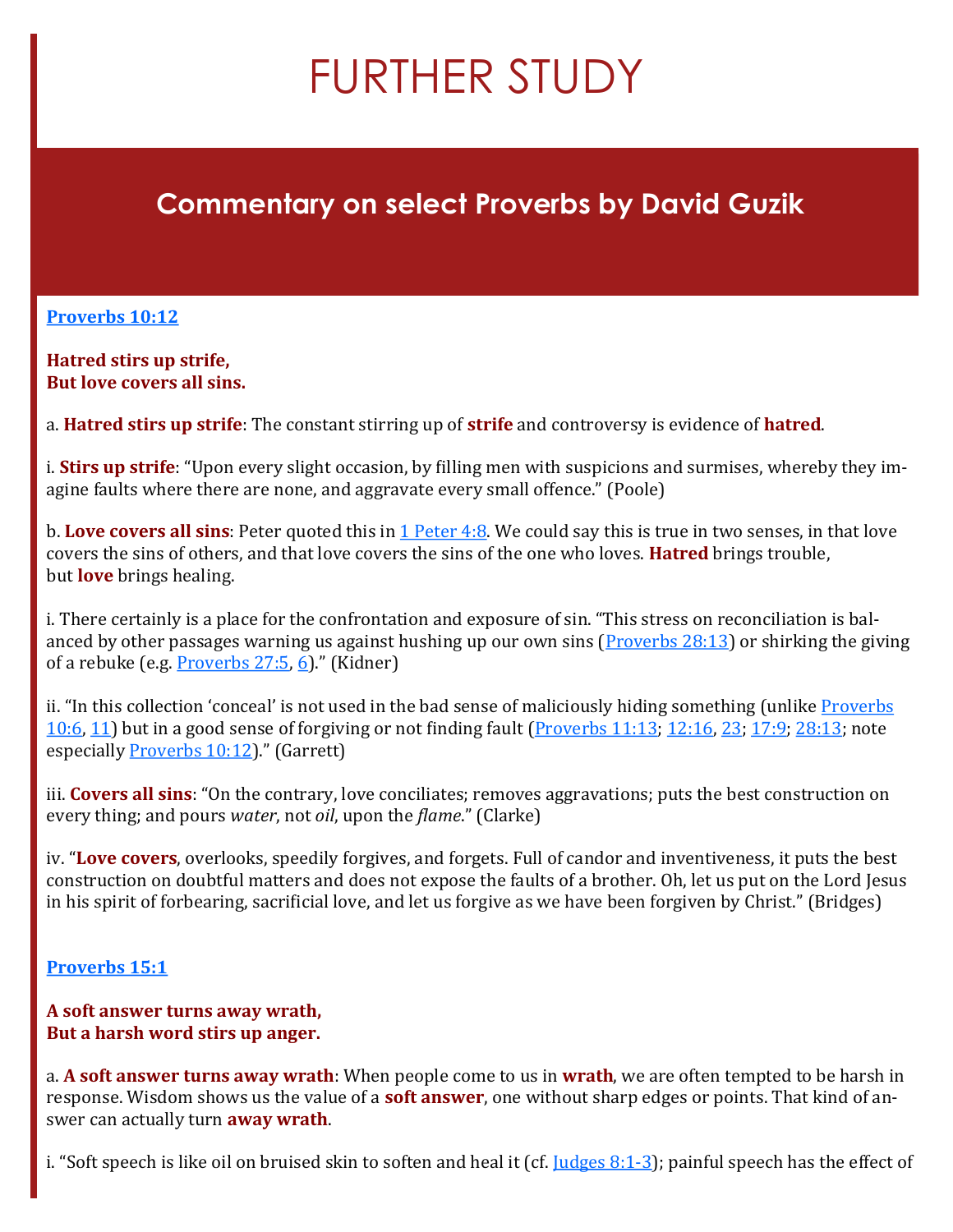oil poured on fire (cf.  $1$  Kings  $12:1-16$ )." (Waltke)

ii. "Pride and passion on both sides strike together like two flints. We indulge in sarcasm as if we would rather lose a friend than miss scoring a point in the argument. All this the world excuses. But the Gospel sets before us our Savior's example and imbues us with his spirit; so we should be careful not to provoke a chafed or wounded spirit." (Bridges)

b. **A harsh word stirs up anger**: A **harsh** response to **wrath** will often only **stirs up** more **anger**. It may feel good at the moment, but ends up making the situation worse, not better.

i. "Many conflicts arise not because the issues separating the parties are so great but because of the temperaments people bring to a confrontation." (Garrett)

ii. "How was Saul enkindled by Doeg, and David by Nabal's currishness! Rehoboam, with one churlish breath, lost ten tribes." (Trapp)

iii. "Gideon in [Judges 8:1](https://www.blueletterbible.org/kjv/judges/8/1-3/s_219001)-3 is a classic example of the soft answer that brings peace, whereas Jephthah illustrates the harsh answer that leads to war  $(\lceil \frac{\nu}{\nu}\rceil \cdot 1)$ ." (Ross) **[Proverbs 17:14](https://www.blueletterbible.org/kjv/proverbs/17/14/s_645014)**

#### **The beginning of strife** *is like* **releasing water; Therefore stop contention before a quarrel starts.**

a. **The beginning of strife is like releasing water**: The nature of liquid **water** makes it difficult to restrain. Once it is released it will go in unexpected and uncontrolled ways. This is like **the beginning of strife**. Once an argument or battle has begun, it is difficult to control its course, and like uncontrolled water, it can cause great damage.

i. "The verse likens the beginning of a bitter conflict involving the pent up arrogance and anger of a fool to a person who digs a hole in a dam or opens a sluice. The seepage starts from a small aperture, but under built up pressure it quickly bursts open and the small leak turns into a raging, uncontrolled cataclysm that gets out of hand and does irreparable damage." (Waltke)

ii. "Opening such a sluice lets loose more than one can predict, control or retrieve." (Kidner)

b. **Therefore stop contention before a quarrel starts**: Because **strife** and **contention** are difficult to control and cause great damage, wisdom sees that it is much better to **stop contention before** it ever starts.

i. "Do therefore here as the Dutchmen do by their banks; they keep them with little cost and trouble, because they look narrowly to them, and make them up in time. If there be but the least breach, they stop it presently, otherwise the sea would soon flood them." (Trapp)

**[Proverbs 20:3](https://www.blueletterbible.org/kjv/proverbs/20/3/s_648003)**

*It is* **honorable for a man to stop striving, Since any fool can start a quarrel.**

a. **It is honorable for a man to stop striving**: Many men feel that *honor* drives them to dispute and fight with others. This proverb reminds us that often times it is even more **honorable for a man to stop striving**.

i. "To stint it rather than to stir it; to be first in promoting peace and seeking reconciliation, as Abraham did in the controversy with Lot." (Trapp)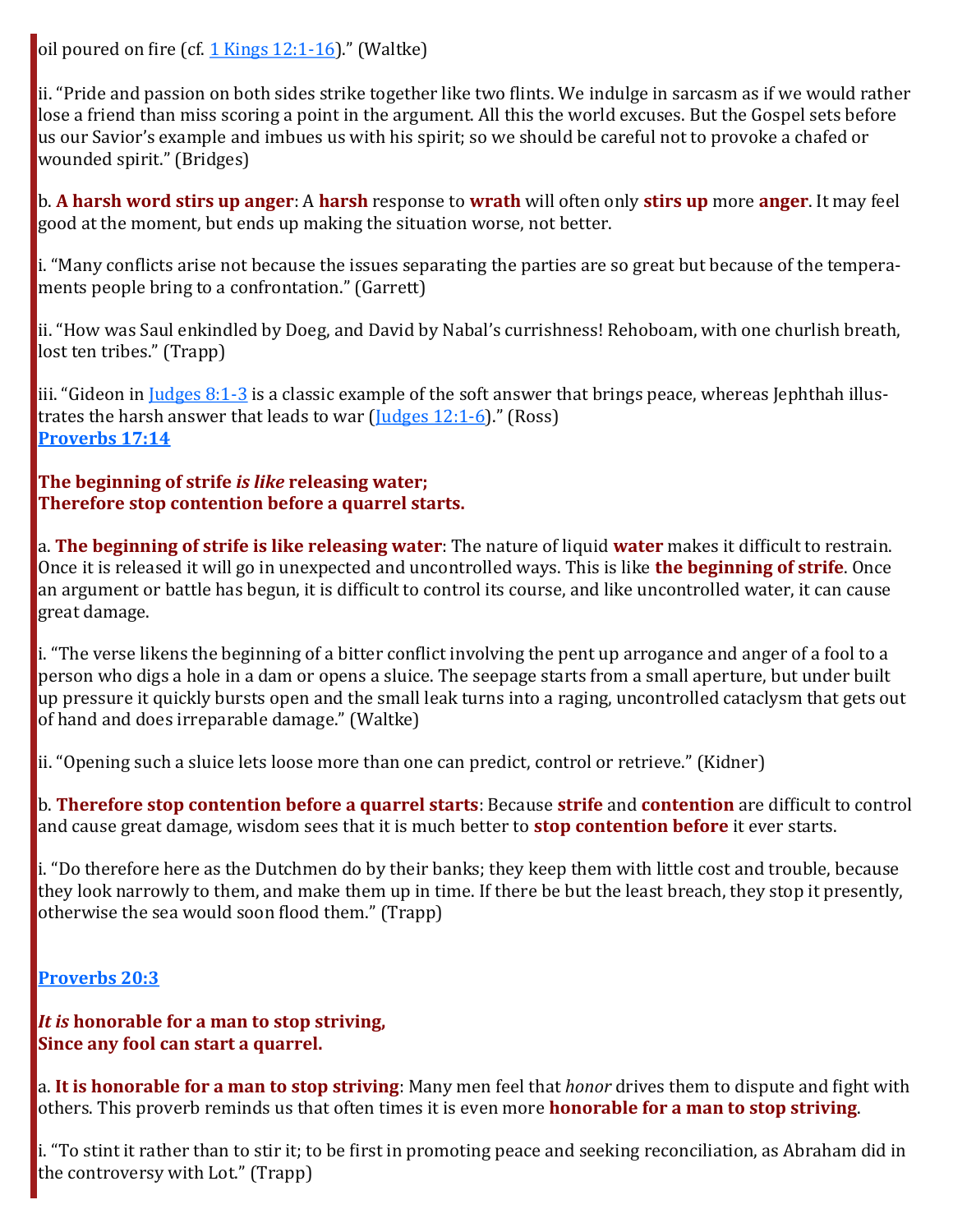b. **Since any fool can start a quarrel**: In many circumstances it takes a man of honor to **stop** the fight, but **any fool can start** the **quarrel** and continue it.

i. "The wise are more concerned to bring peace than a desire to be right, but the fool cannot restrain himself and at the first opportunity explodes and shows his teeth." (Waltke)

1. ([Pro 26:17\)](https://www.blueletterbible.org/kjv/proverbs/26/17/s_654017) The wisdom of not interfering in the disputes of others.

**He who passes by** *and* **meddles in a quarrel not his own** *Is like* **one who takes a dog by the ears.**

a. **He who passes by and meddles in a quarrel not his own**: Some find it irresistible to get involved in the disputes of other people. The **quarrel** doesn't really belong to them, but he makes it **his own**. Jesus knew when to not get involved in another's dispute ([Luke 12:14\)](https://www.blueletterbible.org/kjv/luke/12/14/s_985014).

i. **Meddles**: "The Hebrew verb literally means 'become excited'…the Hebrew could fit the line—someone who gets angry over the fight of another." (Ross)

b. **Is like one who takes a dog by the ears**: It is a foolish and dangerous thing to take **a dog by the ears**. Once one does, it's hard to let go without getting bit, and the dog never appreciates it.

i. "Exposeth himself to great and needless hazards, as a man that causelessly provoketh a mastiff dog against himself." (Poole)

ii. "Not even Samson grabbed the foxes by their ears  $(\underline{Judges 15:4})$ ." (Waltke)

iii. "There is a world of difference between suffering as a Christian and suffering as a busybody. Even with Christian intentions, many of us are too fond of meddling in other peoples' affairs." (Bridges)

iv. "This proverb stands true *ninety-nine* times out of a *hundred*, where people meddle with *domestic broils*, or differences between *men* and their *wives*." (Clarke)

3. ([Pro 26:20](https://www.blueletterbible.org/kjv/proverbs/26/20-22/s_654020)-22) The dangerous words of the talebearer.

**Where** *there is* **no wood, the fire goes out; And where** *there is* **no talebearer, strife ceases.** *As* **charcoal** *is* **to burning coals, and wood to fire, So** *is* **a contentious man to kindle strife. The words of a talebearer** *are* **like tasty trifles, And they go down into the inmost body.**

a. **Where there is no talebearer, strife ceases**: Just as **wood** fuels a **fire**, so the **talebearer** or gossip fuels **strife**. The fire won't continue to burn without the wood, and the strife won't continue when the **talebearer** stops their work. James described the power of words to set a destructive fire (<u>James 3:6</u>).

i. "As long as there is an ear to receive, and a tongue to pass on, some piece of malicious slander will continue to circulate. But directly it reaches a hearer who will not whisper it forward, in that direction at least its progress is arrested." (Meyer)

ii. "The tale-*receiver* and the tale-*bearer* are the agents of discord. If none received the slander in the *first* instance, it could not be propagated. Hence our proverb, 'The receiver is as bad as the thief.' And